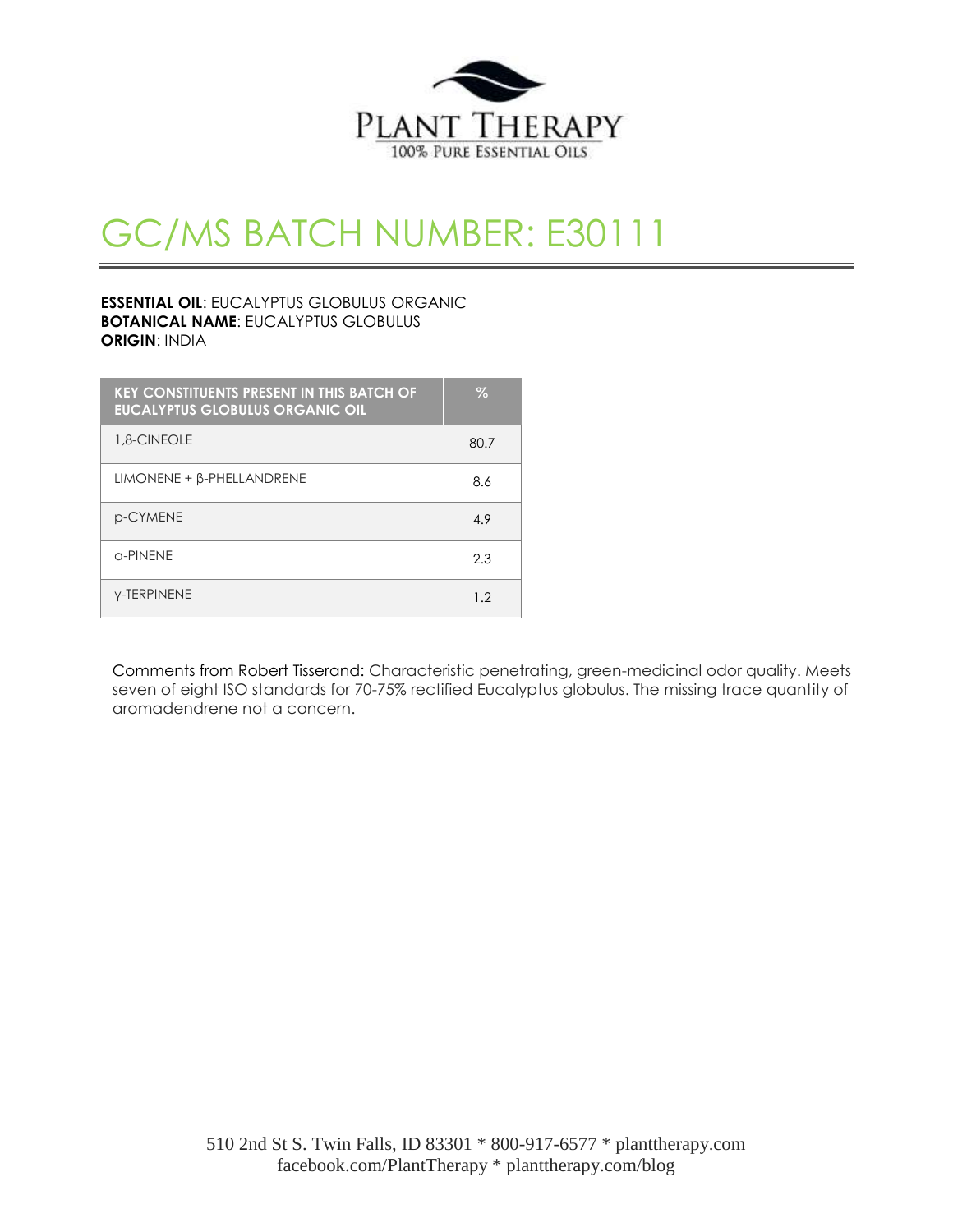

**Date :** August 07, 2018

# *CERTIFICATE OF ANALYSIS –GC PROFILING*

#### *SAMPLE IDENTIFICATION*

**Internal code :** 18H01-PTH5-1-CC **Customer identification :** Eucalyptus Glob Org - India - E3011185R **Type :** Essential oil **Source :** *Eucalyptus globulus* **Customer :** Plant Therapy

*ANALYSIS*

**Method:** PC-PA-014-17J19 - Analysis of the composition of an essential oil, or other volatile liquid, by FAST GC-FID (in French); identifications validated by GC-MS. **Analyst :** Sylvain Mercier, M. Sc., Chimiste **Analysis date :** August 02, 2018

Checked and approved by :

Alexis St-Gelais, M. Sc., chimiste 2013-174

*Note: This report may not be published, including online, without the written consent from Laboratoire PhytoChemia.*

*This report is digitally signed, it is only considered valid if the digital signature is intact.*

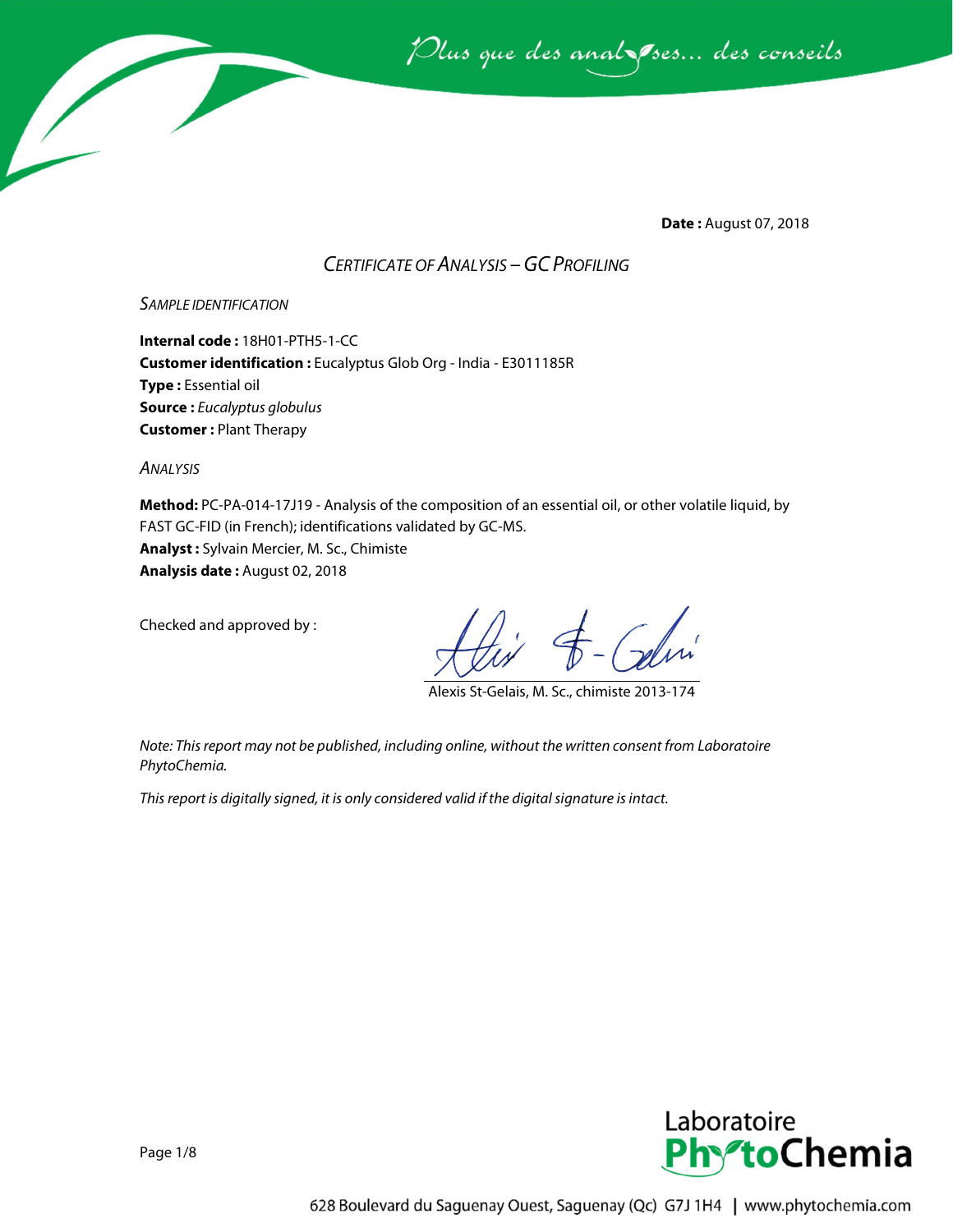#### *PHYSICOCHEMICAL DATA*

**Physical aspect:** Clear liquid **Refractive index:** 1.4605 ± 0.0003 (20 °C)

*CONCLUSION*

No adulterant, contaminant or diluent has been detected using this method.



**PhytoChemia**<br>*PhytoChemia*<br>*Plus que des analyses... des conseils*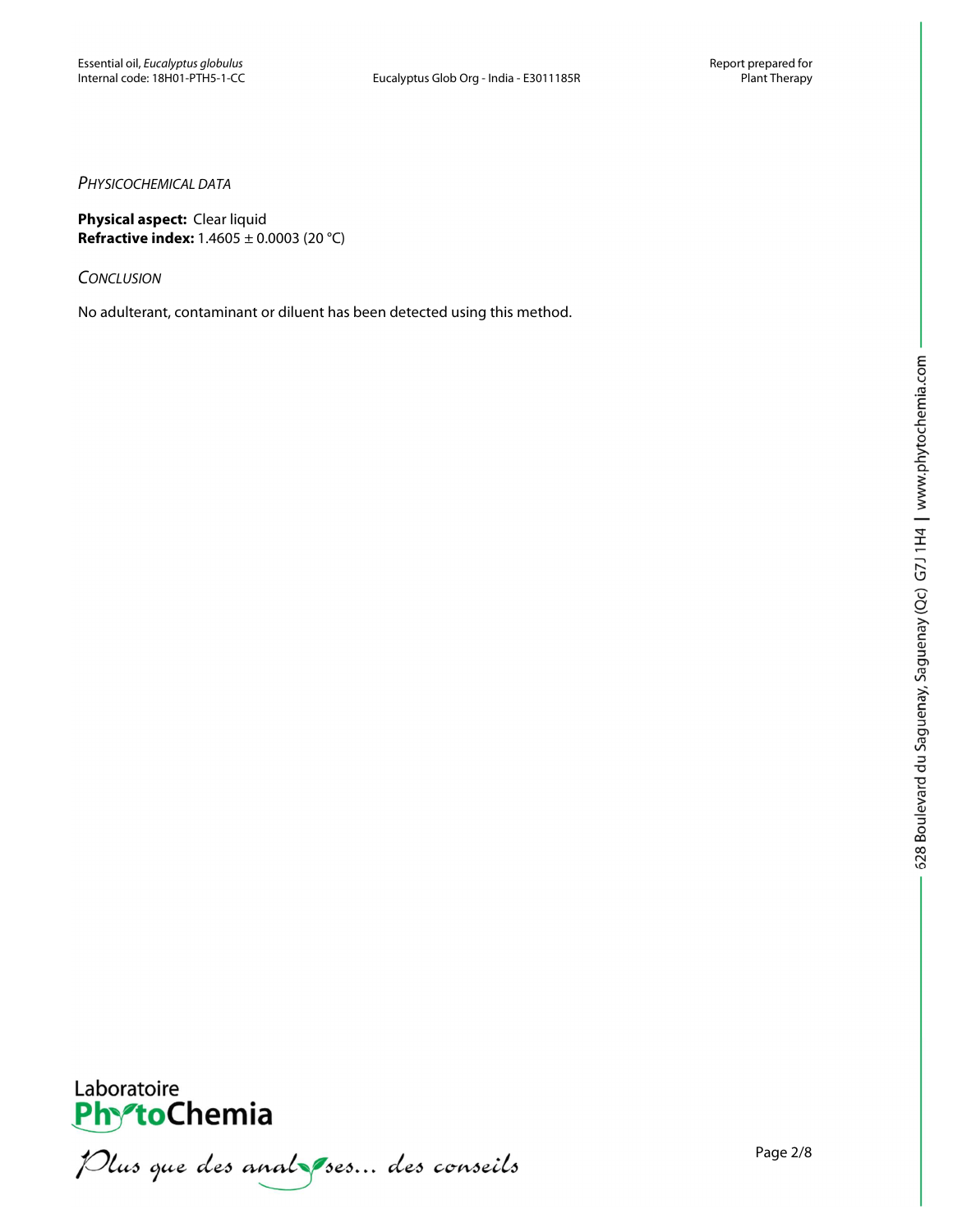#### *ANALYSIS SUMMARY*

| <b>Identification</b>         | DB-5 (%)    | <b>DB-WAX (%)</b> | Classe                 |
|-------------------------------|-------------|-------------------|------------------------|
| Isoamyl alcohol               | 0.01        | 80.66*            | Aliphatic alcohol      |
| Hashishene                    | tr          | $2.29*$           | Monoterpene            |
| a-Thujene                     | 0.01        | 0.01              | Monoterpene            |
| a-Pinene                      | 2.27        | $[2.29]^{*}$      | Monoterpene            |
| a-Fenchene                    | $0.02*$     | 0.01              | Monoterpene            |
| Camphene                      | $[0.02]*$   | 0.02              | Monoterpene            |
| Thuja-2,4(10)-diene           | tr          | tr                | Monoterpene            |
| β-Pinene                      | 0.19        | 0.19              | Monoterpene            |
| Myrcene                       | $0.46*$     | 0.45              | Monoterpene            |
| trans-Dehydroxylinalool oxide | $[0.46]$ *  | $[80.66]$ *       | Monoterpenic ether     |
| a-Phellandrene                | 0.79        | 0.78              | Monoterpene            |
| ∆3-Carene                     | $0.03*$     | 0.01              | Monoterpene            |
| cis-Dehydroxylinalool oxide   | $[0.03]*$   | $1.20*$           | Monoterpenic ether     |
| a-Terpinene                   | 0.17        | 0.18              | Monoterpene            |
| para-Cymene                   | 94.42*      | 4.90              | Monoterpene            |
| Limonene                      | $[94.42]$ * | $8.64*$           | Monoterpene            |
| β-Phellandrene                | $[94.42]$ * | $[8.64]$ *        | Monoterpene            |
| 1,8-Cineole                   | $[94.42]$ * | $[80.66]$ *       | Monoterpenic ether     |
| $(Z)$ - $\beta$ -Ocimene      | 0.07        | 0.11              | Monoterpene            |
| $(E)$ -β-Ocimene              | 0.06        | 0.06              | Monoterpene            |
| γ-Terpinene                   | 1.16        | $[1.20]^{*}$      | Monoterpene            |
| Unknown                       | 0.01        | 0.01              | Oxygenated monoterpene |
| Terpinolene                   | 0.01        | 0.01              | Monoterpene            |
| trans-Pinocarveol             | 0.01        | 0.01              | Monoterpenic alcohol   |
| Terpinen-4-ol                 | 0.01        | $0.01*$           | Monoterpenic alcohol   |
| a-Terpineol                   | 0.01        | 0.02              | Monoterpenic alcohol   |
| Carvone                       | 0.01        | 0.01              | Monoterpenic ketone    |
| Unknown                       | 0.03        | 0.03              | Unknown                |
| Unknown                       | 0.01        | 0.01              | Unknown                |
| Unknown                       | 0.01        |                   | Sesquiterpene          |
| β-Caryophyllene               | 0.01        | 0.01              | Sesquiterpene          |
| Aromadendrene                 | 0.01        | $[0.01]*$         | Sesquiterpene          |
| <b>Total identified</b>       | 99.73%      | 99.58%            |                        |

\*: Two or more compounds are coeluting on this column

[xx]: Duplicate percentage due to coelutions, not taken account in the identified total

tr: The compound has been detected below 0.005% of total signal.

Note: no correction factor was applied



Plus que des analzes... des conseils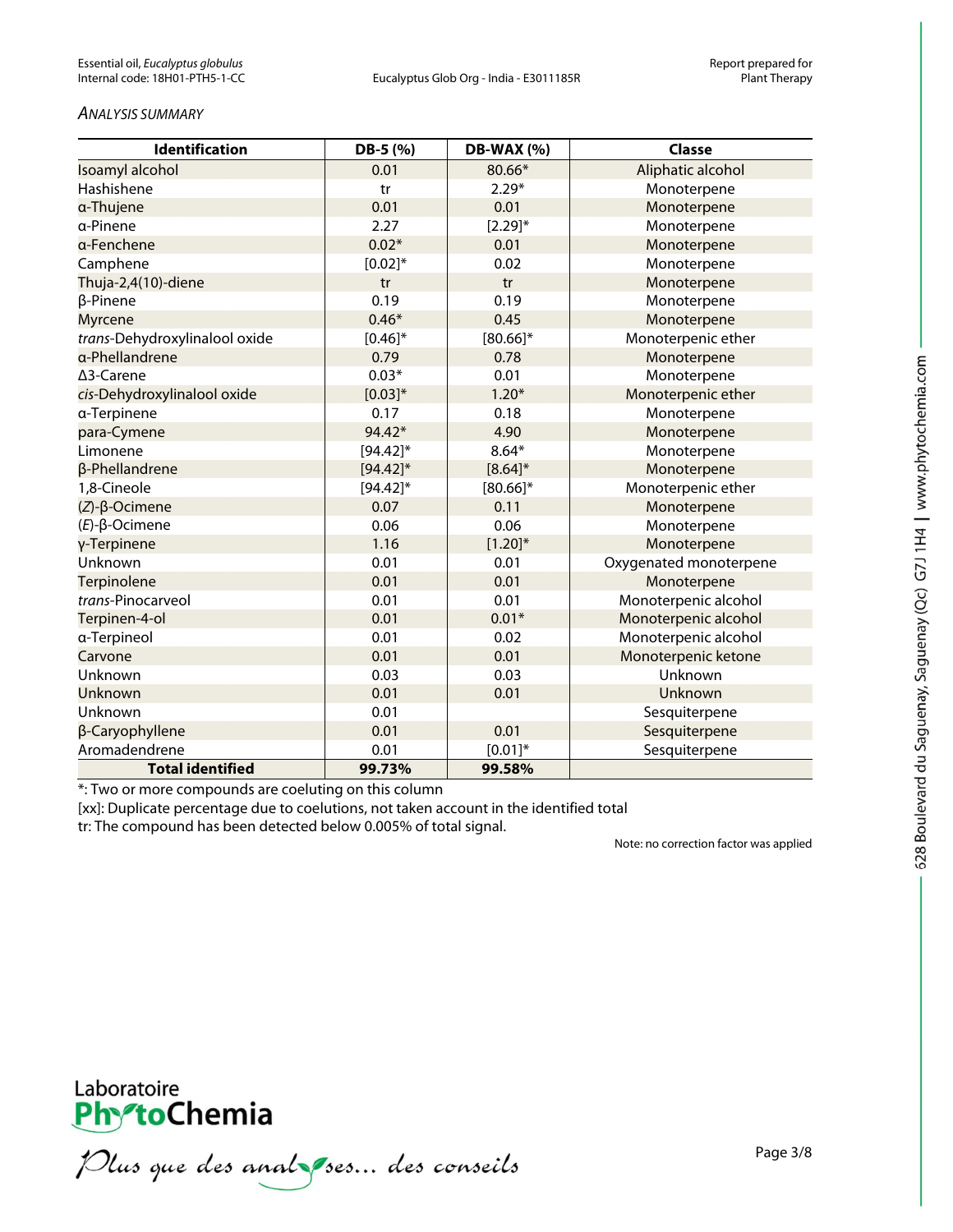# This page was intentionally left blank. The following pages present the complete data of the analysis.



Plus que des analzes... des conseils

Page 4/8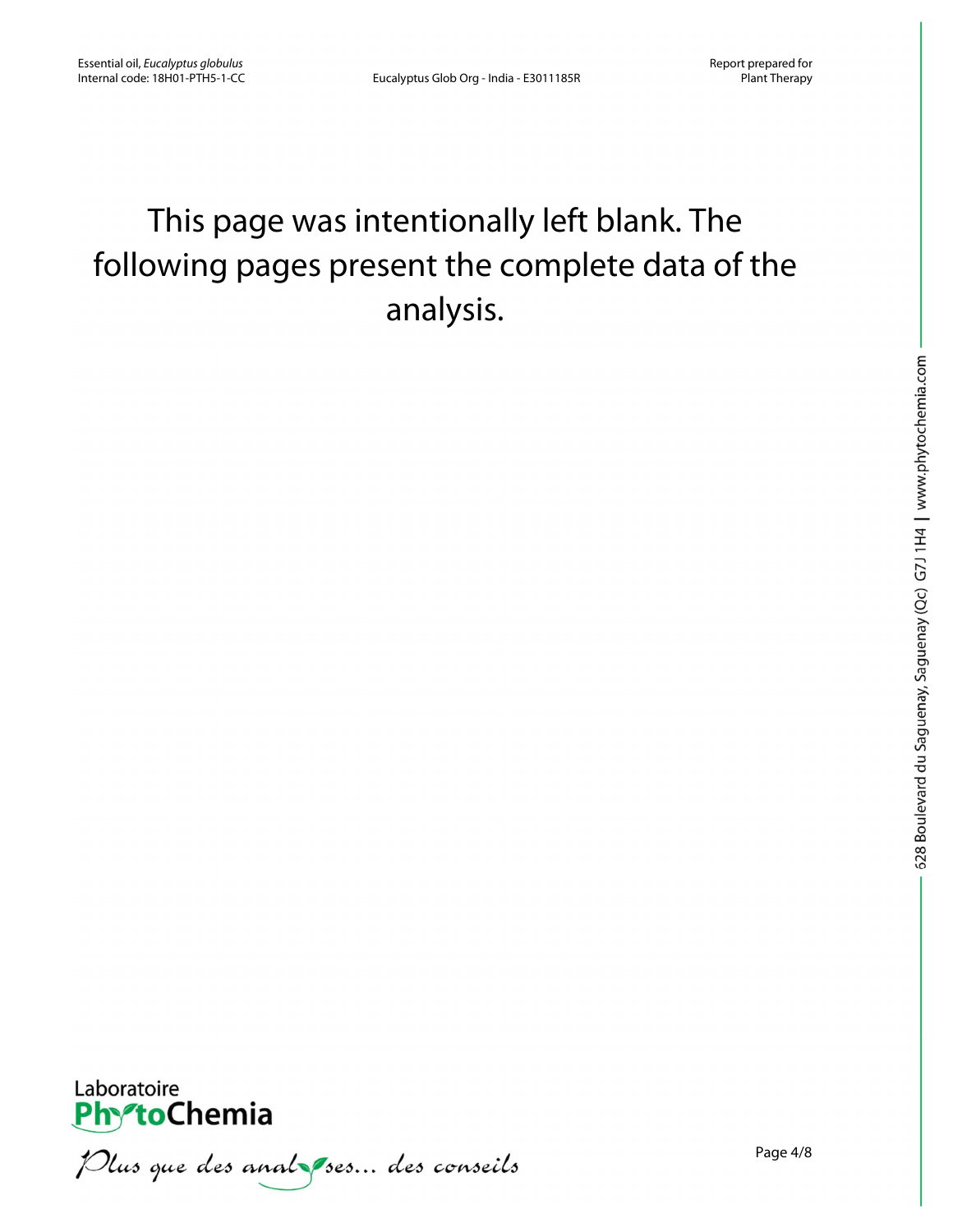DB-5

4.56

Plus que des analzes... des conseils



Page 5/8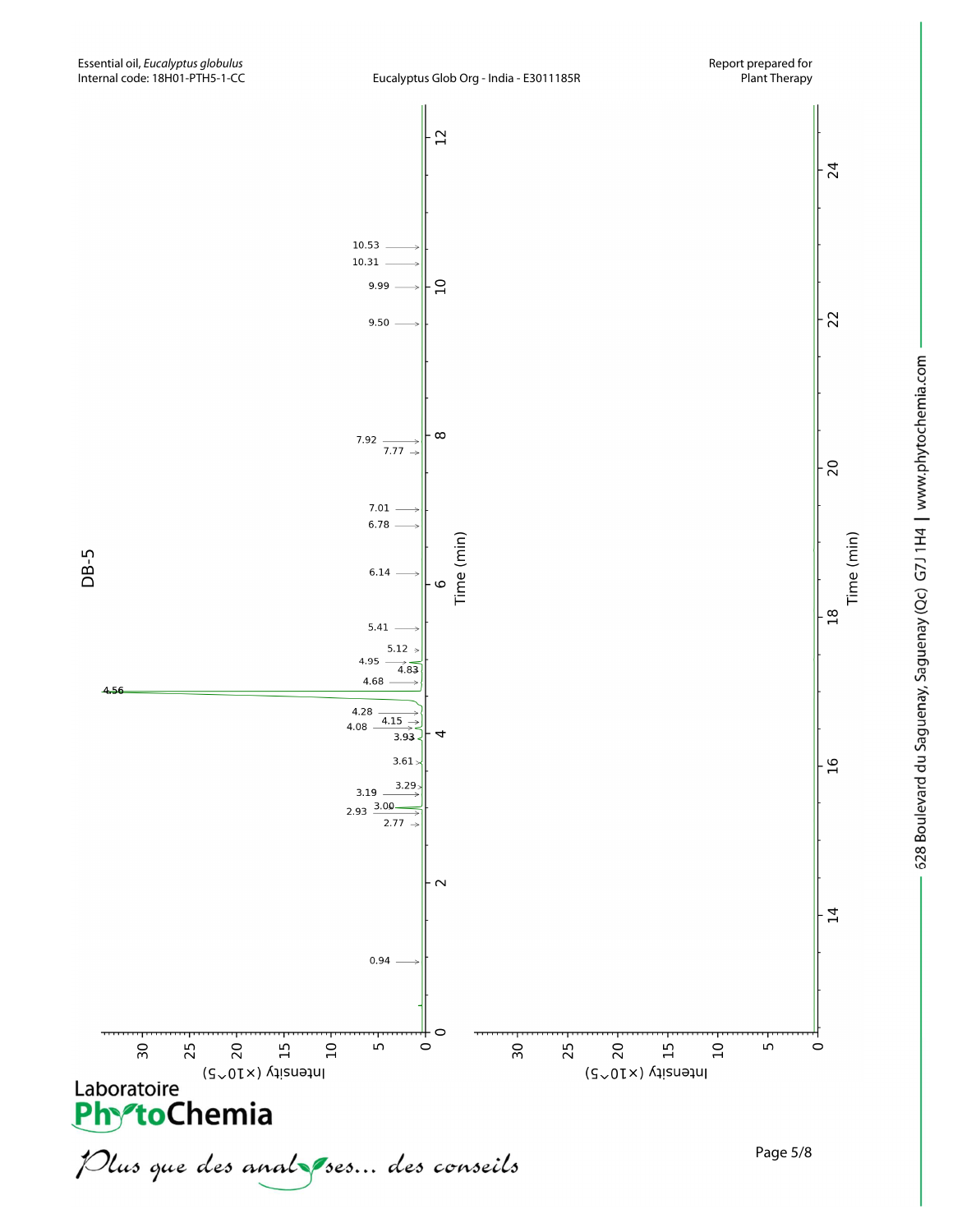



628 Boulevard du Saguenay, Saguenay (Qc) G7J 1H4 | www.phytochemia.com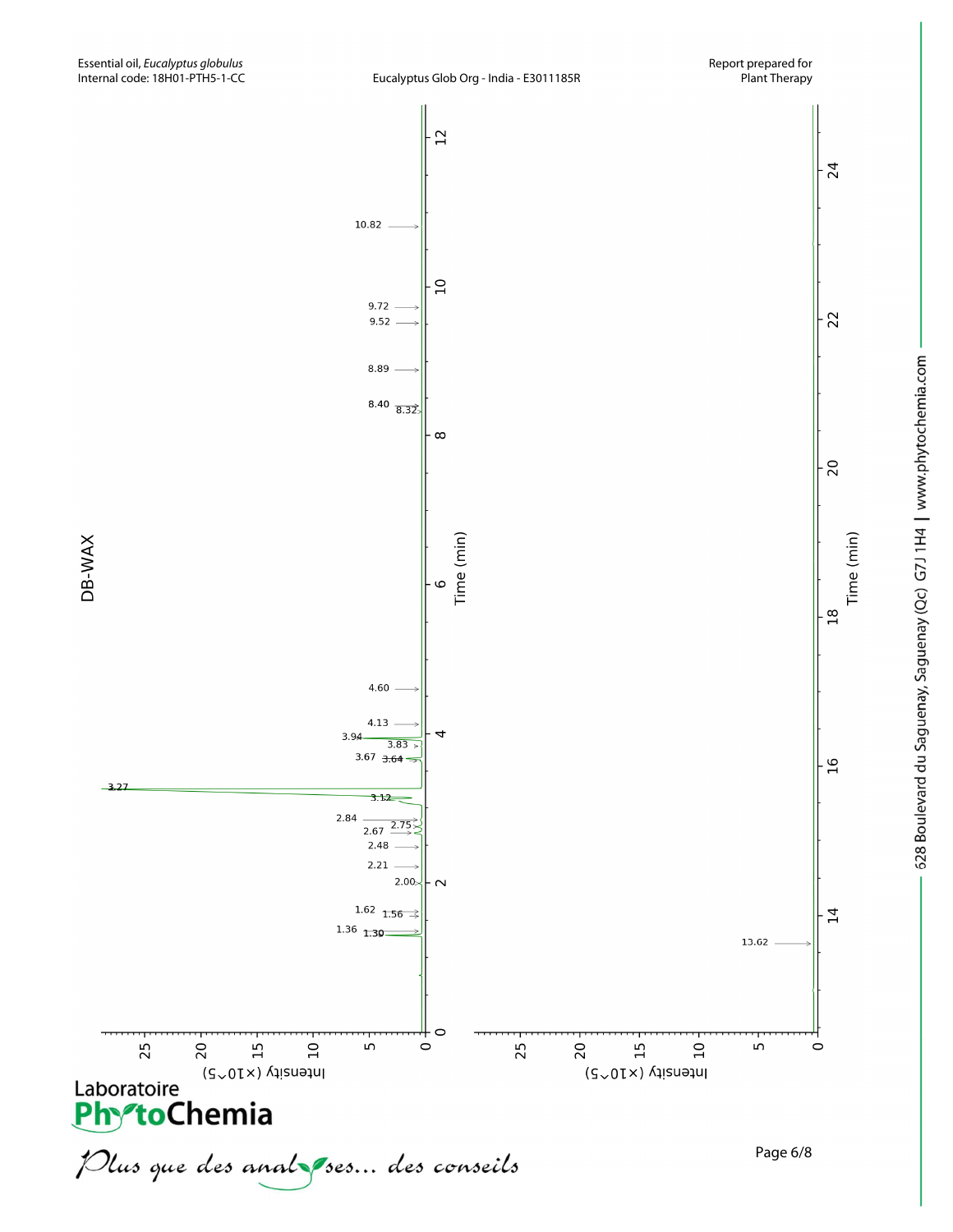## *FULL ANALYSIS DATA*

| <b>Identification</b>                                                                                              | <b>Column DB-5</b> |              |              | <b>Column DB-WAX</b> |              |                |
|--------------------------------------------------------------------------------------------------------------------|--------------------|--------------|--------------|----------------------|--------------|----------------|
|                                                                                                                    | R.T                | R.I          | $\%$         | R.T                  | R.I          | $\%$           |
| Isoamyl alcohol                                                                                                    | 0.94               | 728          | 0.01         | $3.26*$              | 1177         | 80.66          |
| Hashishene                                                                                                         | 2.78               | 913          | tr           | $1.30*$              | 998          | 2.29           |
| a-Thujene                                                                                                          | 2.93               | 923          | 0.01         | 1.36                 | 1006         | 0.01           |
| a-Pinene                                                                                                           | 3.00               | 928          | 2.27         | $1.30*$              | 998          | [2.29]         |
| a-Fenchene                                                                                                         | $3.19*$            | 941          | 0.02         | 1.56                 | 1029         | 0.01           |
| Camphene                                                                                                           | $3.19*$            | 941          | [0.02]       | 1.62                 | 1035         | 0.02           |
| Thuja-2,4(10)-<br>diene                                                                                            | 3.28               | 947          | tr           | 2.21                 | 1092         | tr             |
| β-Pinene                                                                                                           | 3.61               | 969          | 0.19         | 2.00                 | 1071         | 0.19           |
| Myrcene                                                                                                            | $3.93*$            | 991          | 0.46         | 2.75                 | 1137         | 0.45           |
| trans-<br>Dehydroxylinalool<br>oxide                                                                               | $3.93*$            | 991          | [0.46]       | $3.26*$              | 1177         | [80.66]        |
| a-Phellandrene                                                                                                     | 4.08               | 1001         | 0.79         | 2.67                 | 1131         | 0.78           |
| ∆3-Carene                                                                                                          | $4.15*$            | 1006         | 0.03         | 2.48                 | 1116         | 0.01           |
| cis-<br>Dehydroxylinalool<br>oxide                                                                                 | $4.15*$            | 1006         | [0.03]       | $3.67*$              | 1208         | 1.20           |
| a-Terpinene                                                                                                        | 4.28               | 1013         | 0.17         | 2.84                 | 1144         | 0.18           |
| para-Cymene                                                                                                        | $4.56*$            | 1031         | 94.42        | 3.94                 | 1228         | 4.90           |
| Limonene                                                                                                           | $4.56*$            | 1031         | [94.42]      | $3.12*$              | 1166         | 8.64           |
| β-Phellandrene                                                                                                     | $4.56*$            | 1031         | [94.42]      | $3.12*$              | 1166         | [8.64]         |
| 1,8-Cineole                                                                                                        | $4.56*$            | 1031         | [94.42]      | $3.26*$              | 1177         | [80.66]        |
| $(Z)-\beta$ -Ocimene                                                                                               | 4.68               | 1039         | 0.07         | 3.64                 | 1206         | 0.11           |
| $(E)$ - $\beta$ -Ocimene                                                                                           | 4.84               | 1049         | 0.06         | 3.84                 | 1220         | 0.06           |
| γ-Terpinene<br>Unknown [m/z 79,<br>93 (60), 43 (40), 94<br>$(35)$ , 137 $(33)$ , 77<br>(26), 91 (20), 152<br>(18)] | 4.95<br>5.12       | 1056<br>1067 | 1.16<br>0.01 | $3.67*$<br>4.60      | 1208<br>1275 | [1.20]<br>0.01 |
| Terpinolene                                                                                                        | 5.41               | 1085         | 0.01         | 4.13                 | 1241         | 0.01           |
| trans-Pinocarveol                                                                                                  | 6.14               | 1132         | 0.01         | 8.89                 | 1599         | 0.01           |
| Terpinen-4-ol                                                                                                      | 6.78               | 1172         | 0.01         | $8.40*$              | 1559         | 0.01           |
| a-Terpineol                                                                                                        | 7.01               | 1187         | 0.01         | 9.52                 | 1652         | 0.02           |
| Carvone                                                                                                            | 7.77               | 1238         | 0.01         | 9.72                 | 1669         | 0.01           |
| Unknown [m/z 43,<br>97 (69), 107 (46),<br>41 (28), 55 (21),<br>109(20)                                             | 7.92               | 1248         | 0.03         | 10.82                | 1763         | 0.03           |
| Unknown [m/z 43,<br>95 (62), 107 (45),<br>110 (41), 55 (28),<br>$67(25)$ ]                                         | 9.50               | 1357         | 0.01         | 13.62                | 2021         | 0.01           |
| Unknown [m/z 93,<br>122 (98), 161 (98),<br>107 (86), 95 (46),<br>105 (72) 204                                      | 9.99               | 1391         | 0.01         |                      |              |                |

628 Boulevard du Saguenay, Saguenay (Qc) G7J 1H4 | www.phytochemia.com

Laboratoire<br>**Phy<sup>s</sup>toChemia** 

Plus que des anal ses... des conseils